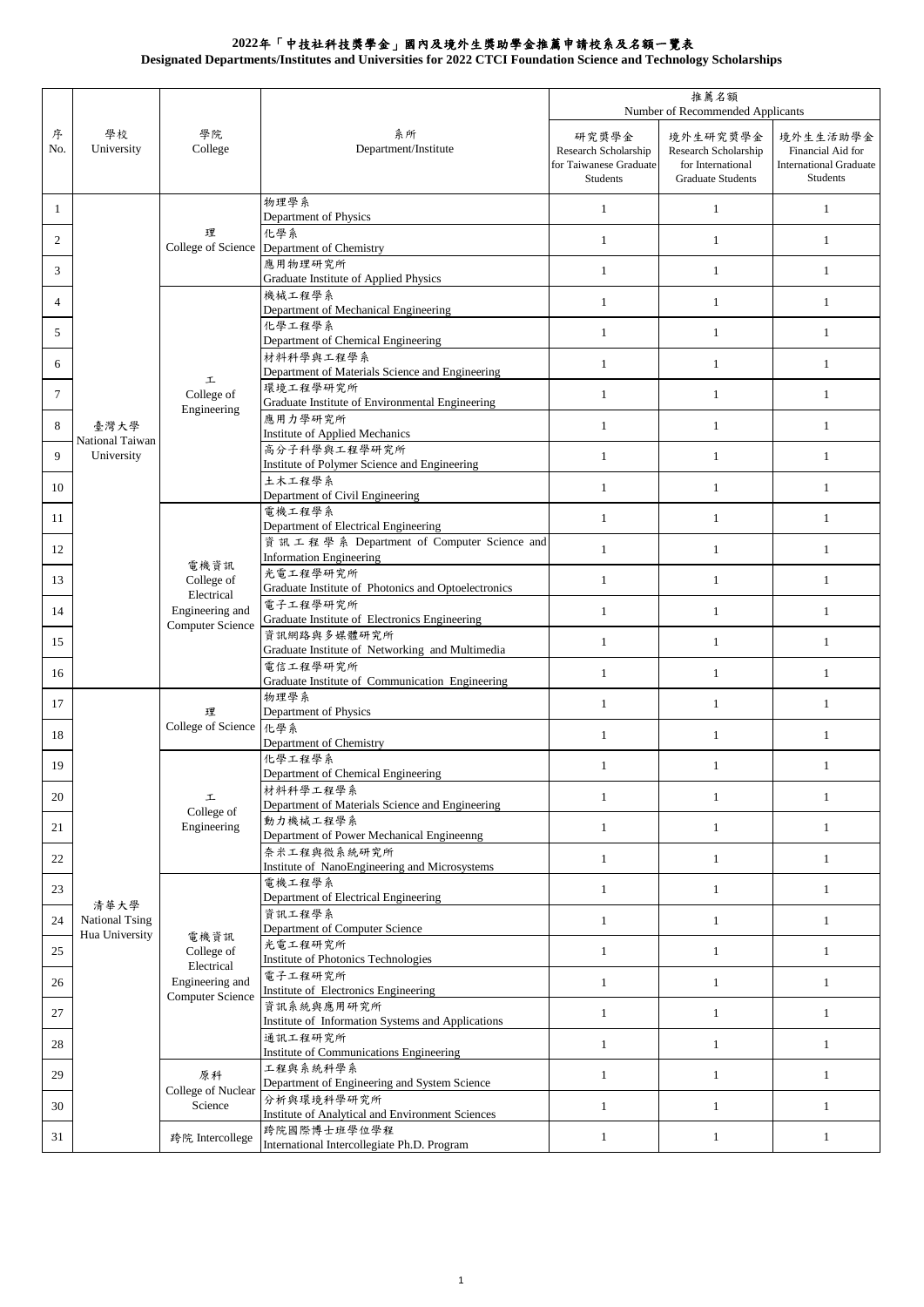**Designated Departments/Institutes and Universities for 2022 CTCI Foundation Science and Technology Scholarships**

|          | 推薦名額<br>Number of Recommended Applicants |                                                                         |                                                                                   |                                                                     |                                                                                   |                                                                            |
|----------|------------------------------------------|-------------------------------------------------------------------------|-----------------------------------------------------------------------------------|---------------------------------------------------------------------|-----------------------------------------------------------------------------------|----------------------------------------------------------------------------|
| 序<br>No. | 學校<br>University                         | 學院<br>College                                                           | 系所<br>Department/Institute                                                        | 研究獎學金<br>Research Scholarship<br>for Taiwanese Graduate<br>Students | 境外生研究獎學金<br>Research Scholarship<br>for International<br><b>Graduate Students</b> | 境外生生活助學金<br>Financial Aid for<br><b>International Graduate</b><br>Students |
| 32       |                                          | 理<br>College of Science                                                 | 光電科學與工程學系<br>Department of Photonics                                              | $\mathbf{1}$                                                        | $\mathbf{1}$                                                                      | $\mathbf{1}$                                                               |
| 33       |                                          |                                                                         | 物理學系                                                                              | $\mathbf{1}$                                                        | $\mathbf{1}$                                                                      | $\mathbf{1}$                                                               |
| 34       |                                          |                                                                         | Department of Physics<br>化學系                                                      | $\mathbf{1}$                                                        | $\mathbf{1}$                                                                      | $\mathbf{1}$                                                               |
| 35       |                                          |                                                                         | Department of Chemistry<br>機械工程學系                                                 | $\mathbf{1}$                                                        | $\mathbf{1}$                                                                      | $\mathbf{1}$                                                               |
| 36       |                                          |                                                                         | Department of Mechanical Engineering<br>化學工程學系                                    | $\mathbf{1}$                                                        | $\mathbf{1}$                                                                      | $\mathbf{1}$                                                               |
| 37       |                                          |                                                                         | Department of Chemical Engineering<br>材料科學及工程學系                                   | $\mathbf{1}$                                                        | $\mathbf{1}$                                                                      | $\mathbf{1}$                                                               |
|          |                                          |                                                                         | Department of Materials Science and Engineering<br>環境工程學系                         |                                                                     |                                                                                   |                                                                            |
| 38       |                                          |                                                                         | Department of Environmental Engineering<br>資源工程學系                                 | $\mathbf{1}$                                                        | $\mathbf{1}$                                                                      | $\mathbf{1}$                                                               |
| 39       | 成功大學                                     | 工<br>College of                                                         | Department of Resources Engineering<br>航空太空工程學系                                   | $\mathbf{1}$                                                        | $\mathbf{1}$                                                                      | $\mathbf{1}$                                                               |
| 40       | National Cheng<br>Kung University        | Engineering                                                             | Department of Aeronautics and Astronautics                                        | $\mathbf{1}$                                                        | $\mathbf{1}$                                                                      | $\mathbf{1}$                                                               |
| 41       |                                          |                                                                         | 系統及船舶機電工程學系 Department of Systems and<br>Naval Mechatronic Engineering            | $\mathbf{1}$                                                        | $\mathbf{1}$                                                                      | $\mathbf{1}$                                                               |
| 42       |                                          |                                                                         | 土木工程學系<br>Department of Civil Engineering                                         | $\mathbf{1}$                                                        | $\mathbf{1}$                                                                      | $\mathbf{1}$                                                               |
| 43       |                                          |                                                                         | 尖端材料國際碩士學位學程 The International<br>Curriculum for Advanced Materials Program       | $\mathbf{1}$                                                        | $\mathbf{1}$                                                                      | $\mathbf{1}$                                                               |
| 44       |                                          |                                                                         | 能源工程國際學位學程<br>International Degree Program on Energy Engineering                  | $\mathbf{1}$                                                        | $\mathbf{1}$                                                                      | $\mathbf{1}$                                                               |
| 45       |                                          |                                                                         | 微電子工程研究所                                                                          | $\mathbf{1}$                                                        | $\mathbf{1}$                                                                      | $\mathbf{1}$                                                               |
| 46       |                                          | 電機資訊<br>College of<br>Electrical<br>Engineering and<br>Computer Science | Institute of Microelectronics<br>電機工程學系                                           | $\mathbf{1}$                                                        | $\mathbf{1}$                                                                      | $\mathbf{1}$                                                               |
| 47       |                                          |                                                                         | Department of Electrical Engineering<br>資訊工程學系 Department of Computer Science and | $\mathbf{1}$                                                        | $\mathbf{1}$                                                                      | $\mathbf{1}$                                                               |
|          |                                          |                                                                         | <b>Information Engineering</b><br>電腦與通信工程研究所 Institute of Computer and            |                                                                     |                                                                                   |                                                                            |
| 48       |                                          |                                                                         | <b>Communication Engineering</b><br>應用化學系                                         | $\mathbf{1}$                                                        | $\mathbf{1}$                                                                      | $\mathbf{1}$                                                               |
| 49       |                                          | 理<br>College of Science 物理研究所                                           | Department of Applied chemistry<br>電子物理系                                          | $\mathbf{1}$                                                        | $\mathbf{1}$                                                                      | $\mathbf{1}$                                                               |
| 50       |                                          |                                                                         | Department of Electrophysics                                                      | $\mathbf{1}$                                                        | $\mathbf{1}$                                                                      | $\mathbf{1}$                                                               |
| 51       |                                          |                                                                         | Institute of Physics                                                              | 1                                                                   | 1                                                                                 | 1                                                                          |
| 52       |                                          |                                                                         | 永續化學科技國際研究生博士學位學程<br>TIGP Sustainable Chemical Science and Technology             | $\mathbf{1}$                                                        | $\mathbf{1}$                                                                      | $\mathbf{1}$                                                               |
| 53       |                                          | 工<br>College of<br>Engineering                                          | 機械工程學系<br>Department of Mechanical Engineering                                    | $\mathbf{1}$                                                        | $\mathbf{1}$                                                                      | $\mathbf{1}$                                                               |
| 54       |                                          |                                                                         | 材料科學與工程學系<br>Department of Materials Science and Engineering                      | $\mathbf{1}$                                                        | $\mathbf{1}$                                                                      | $\mathbf{1}$                                                               |
| 55       |                                          |                                                                         | 環境工程研究所<br>Institute of Environmental Engineering                                 | $\mathbf{1}$                                                        | 1                                                                                 | $\mathbf{1}$                                                               |
| 56       | 陽明交通大學                                   |                                                                         | 土木工程學系                                                                            | $\mathbf{1}$                                                        | $\mathbf{1}$                                                                      | $\mathbf{1}$                                                               |
| 57       | National Yang<br>Ming Chiao              | 電機<br>College of<br>Electrical and<br>Computer<br>Engineering           | Department of Civil Engineering<br>電子研究所                                          | $\mathbf{1}$                                                        | $\mathbf{1}$                                                                      | $\mathbf{1}$                                                               |
| 58       | Tung University                          |                                                                         | <b>Institute of Electronics</b><br>光電工程學系                                         | $\mathbf{1}$                                                        | $\mathbf{1}$                                                                      | $\mathbf{1}$                                                               |
| 59       |                                          |                                                                         | Department of Photonics<br>光電博士學位學程                                               | $\mathbf{1}$                                                        | $\mathbf{1}$                                                                      | $\mathbf{1}$                                                               |
| 60       |                                          |                                                                         | International Ph.D Program in Photonics<br>電機工程學系                                 | $\mathbf{1}$                                                        | $\mathbf{1}$                                                                      | $\mathbf{1}$                                                               |
|          |                                          |                                                                         | Department of Electrical and Computer Engineering<br>電機資訊國際學位學程                   |                                                                     |                                                                                   |                                                                            |
| 61       |                                          | 資訊                                                                      | <b>EECS</b> International Graduate Program                                        | $\mathbf{1}$                                                        | $\mathbf{1}$                                                                      | $\mathbf{1}$                                                               |
| 62       |                                          | College of<br>Computer Science                                          | 資訊科學與工程研究所<br>Institute of Computer Science and Engineering                       | $\mathbf{1}$                                                        | $\mathbf{1}$                                                                      | $\mathbf{1}$                                                               |
| 63       |                                          | 光電<br>College of<br>Photonics                                           | 光電學院博士班<br>Graduate Program of College of Photonics                               | 1                                                                   | 1                                                                                 | 1                                                                          |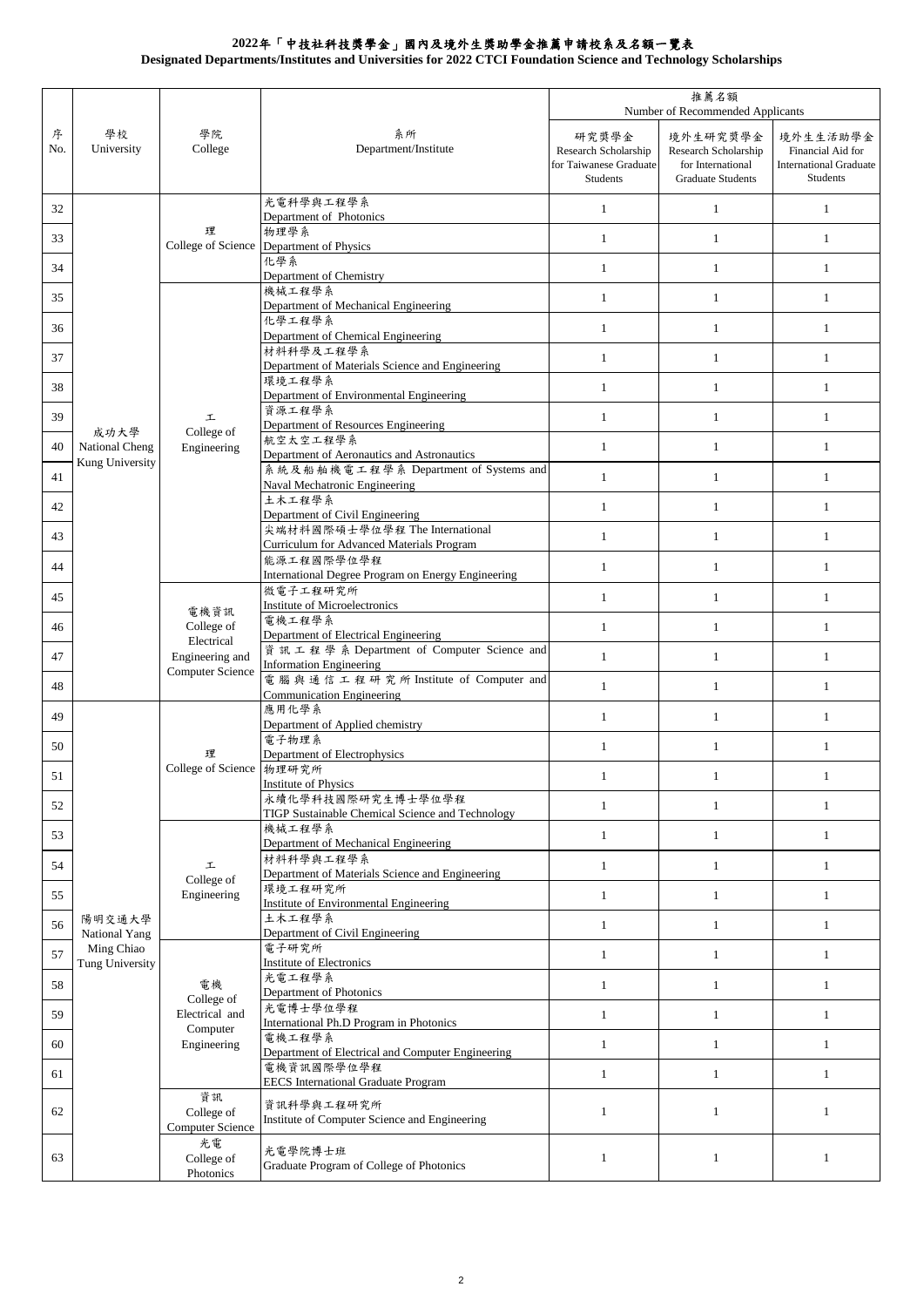**Designated Departments/Institutes and Universities for 2022 CTCI Foundation Science and Technology Scholarships**

|          |                                                   |                                                                                                                  |                                                                                             | 推薦名額<br>Number of Recommended Applicants                            |                                                                                   |                                                                            |
|----------|---------------------------------------------------|------------------------------------------------------------------------------------------------------------------|---------------------------------------------------------------------------------------------|---------------------------------------------------------------------|-----------------------------------------------------------------------------------|----------------------------------------------------------------------------|
| 序<br>No. | 學校<br>University                                  | 學院<br>College                                                                                                    | 系所<br>Department/Institute                                                                  | 研究獎學金<br>Research Scholarship<br>for Taiwanese Graduate<br>Students | 境外生研究獎學金<br>Research Scholarship<br>for International<br><b>Graduate Students</b> | 境外生生活助學金<br>Financial Aid for<br><b>International Graduate</b><br>Students |
| 64       |                                                   |                                                                                                                  | 物理學系<br>Department of Physics                                                               | $\mathbf{1}$                                                        | $\mathbf{1}$                                                                      | $\mathbf{1}$                                                               |
| 65       | 臺灣師範大學<br>National Taiwan<br>Normal<br>University | 理<br>College of Science                                                                                          | 化學系<br>Department of Chemistry                                                              | $\mathbf{1}$                                                        | $\mathbf{1}$                                                                      | $\mathbf{1}$                                                               |
| 66       |                                                   |                                                                                                                  | 資訊工程學系 Department of Computer Science and<br><b>Information Engineering</b>                 | $\mathbf{1}$                                                        | $\mathbf{1}$                                                                      | 1                                                                          |
| 67       |                                                   | 科技工程<br>College of<br>Technology                                                                                 | 光電工程研究所<br>Institute and Undergraduate Program of Electro-Optical<br>Science and Technology | $\mathbf{1}$                                                        | $\mathbf{1}$                                                                      | $\mathbf{1}$                                                               |
| 68       |                                                   |                                                                                                                  | 機電工程學系<br>Department of Mechatronic Engineering                                             | $\mathbf{1}$                                                        | $\mathbf{1}$                                                                      | $\mathbf{1}$                                                               |
| 69       |                                                   |                                                                                                                  | 電機工程學系<br>Department of Electrical Engineering                                              | $\mathbf{1}$                                                        | $\mathbf{1}$                                                                      | $\mathbf{1}$                                                               |
| 70       |                                                   |                                                                                                                  | 物理學系<br>Department of Physics                                                               | $\mathbf{1}$                                                        | $\mathbf{1}$                                                                      | $\mathbf{1}$                                                               |
| 71       |                                                   | 理<br>College of Science                                                                                          | 化學系<br>Department of Chemistry                                                              | $\mathbf{1}$                                                        | 1                                                                                 | $\mathbf{1}$                                                               |
| 72       |                                                   |                                                                                                                  | 光電科學與工程學系<br>Department of Optics and Photonics                                             | $\mathbf{1}$                                                        | $\mathbf{1}$                                                                      | 1                                                                          |
| 73       |                                                   |                                                                                                                  | 機械工程學系<br>Department of Mechanical Engineering                                              | $\mathbf{1}$                                                        | $\mathbf{1}$                                                                      | $\mathbf{1}$                                                               |
| 74       |                                                   |                                                                                                                  | 化學工程與材料工程學系<br>Department of Chemical and Materials Engineering                             | $\mathbf{1}$                                                        | $\mathbf{1}$                                                                      | $\mathbf{1}$                                                               |
| 75       | 中央大學                                              | 工<br>College of<br>Engineering<br>資訊電機<br>College of<br>Electrical<br>Engineering and<br><b>Computer Science</b> | 能源工程研究所<br>Graduate Institute of Energy Engineering                                         | $\mathbf{1}$                                                        | $\mathbf{1}$                                                                      | $\mathbf{1}$                                                               |
| 76       | National Central<br>University                    |                                                                                                                  | 環境工程研究所<br>Graduate Institute of Enviromental Engineering                                   | $\mathbf{1}$                                                        | $\mathbf{1}$                                                                      | $\mathbf{1}$                                                               |
| 77       |                                                   |                                                                                                                  | 材料科學與工程研究所<br>Institute of Materials Science Engineering                                    | $\mathbf{1}$                                                        | $\mathbf{1}$                                                                      | 1                                                                          |
| 78       |                                                   |                                                                                                                  | 土木工程學系<br>Department of Civil Engineering                                                   | $\mathbf{1}$                                                        | $\mathbf{1}$                                                                      | $\mathbf{1}$                                                               |
| 79       |                                                   |                                                                                                                  | 電機工程學系<br>Department of Electrical Engineering                                              | $\mathbf{1}$                                                        | $\mathbf{1}$                                                                      | $\mathbf{1}$                                                               |
| 80       |                                                   |                                                                                                                  | 資訊工程學系 Department of Computer Science and<br><b>Information Engineering</b>                 | $\mathbf{1}$                                                        | $\mathbf{1}$                                                                      | $\mathbf{1}$                                                               |
| 81       |                                                   |                                                                                                                  | 通訊工程學系<br>Department of Communication Engineering                                           | $\mathbf{1}$                                                        | $\mathbf{1}$                                                                      | $\mathbf{1}$                                                               |
| 82       |                                                   |                                                                                                                  | 機械工程系<br>Department of Mechanical Engineering                                               | $\mathbf{1}$                                                        | $\mathbf{1}$                                                                      | 1                                                                          |
| 83       |                                                   | 工程<br>College of<br>Engineering                                                                                  | 材料科學與工程系<br>Department of Materials Science and Engineering                                 | $\mathbf{1}$                                                        | $\mathbf{1}$                                                                      | $\mathbf{1}$                                                               |
| 84       |                                                   |                                                                                                                  | 營建工程系<br>Department of Civil and Construction Engineering                                   | $\mathbf{1}$                                                        | $\mathbf{1}$                                                                      | $\mathbf{1}$                                                               |
| 85       |                                                   |                                                                                                                  | 自動化及控制研究所<br>Graduate Institute of Automation and Control                                   | $\mathbf{1}$                                                        | $\mathbf{1}$                                                                      | $\mathbf{1}$                                                               |
| 86       | 臺灣科技大學<br>National Taiwan                         |                                                                                                                  | 化學工程系<br>Department of Chemical Engineering                                                 | $\mathbf{1}$                                                        | $\mathbf{1}$                                                                      | $\mathbf{1}$                                                               |
| 87       | University of<br>Science and                      | 電資<br>College of<br>Electrical<br>Engineering and<br><b>Computer Science</b>                                     | 電子工程系<br>Department of Electronic and Computer Engineering                                  | $\mathbf{1}$                                                        | $\mathbf{1}$                                                                      | $\mathbf{1}$                                                               |
| 88       | Technology                                        |                                                                                                                  | 電機工程系<br>Department of Electrical Engineering                                               | $\mathbf{1}$                                                        | $\mathbf{1}$                                                                      | $\mathbf{1}$                                                               |
| 89       |                                                   |                                                                                                                  | 光電工程研究所<br>Graduate Institute of Electro-Optical Engineering                                | $\mathbf{1}$                                                        | $\mathbf{1}$                                                                      | $\mathbf{1}$                                                               |
| 90       |                                                   |                                                                                                                  | 資訊工程系Department of Computers Science and<br><b>Information Engineering</b>                  | $\mathbf{1}$                                                        | $\mathbf{1}$                                                                      | $\mathbf{1}$                                                               |
| 91       |                                                   | 應用科技<br>College of Applied<br>Sciences                                                                           | 應用科技研究所<br>Graduate Institute of Applied Science and Technology                             | $\mathbf{1}$                                                        | $\mathbf{1}$                                                                      | $\mathbf{1}$                                                               |